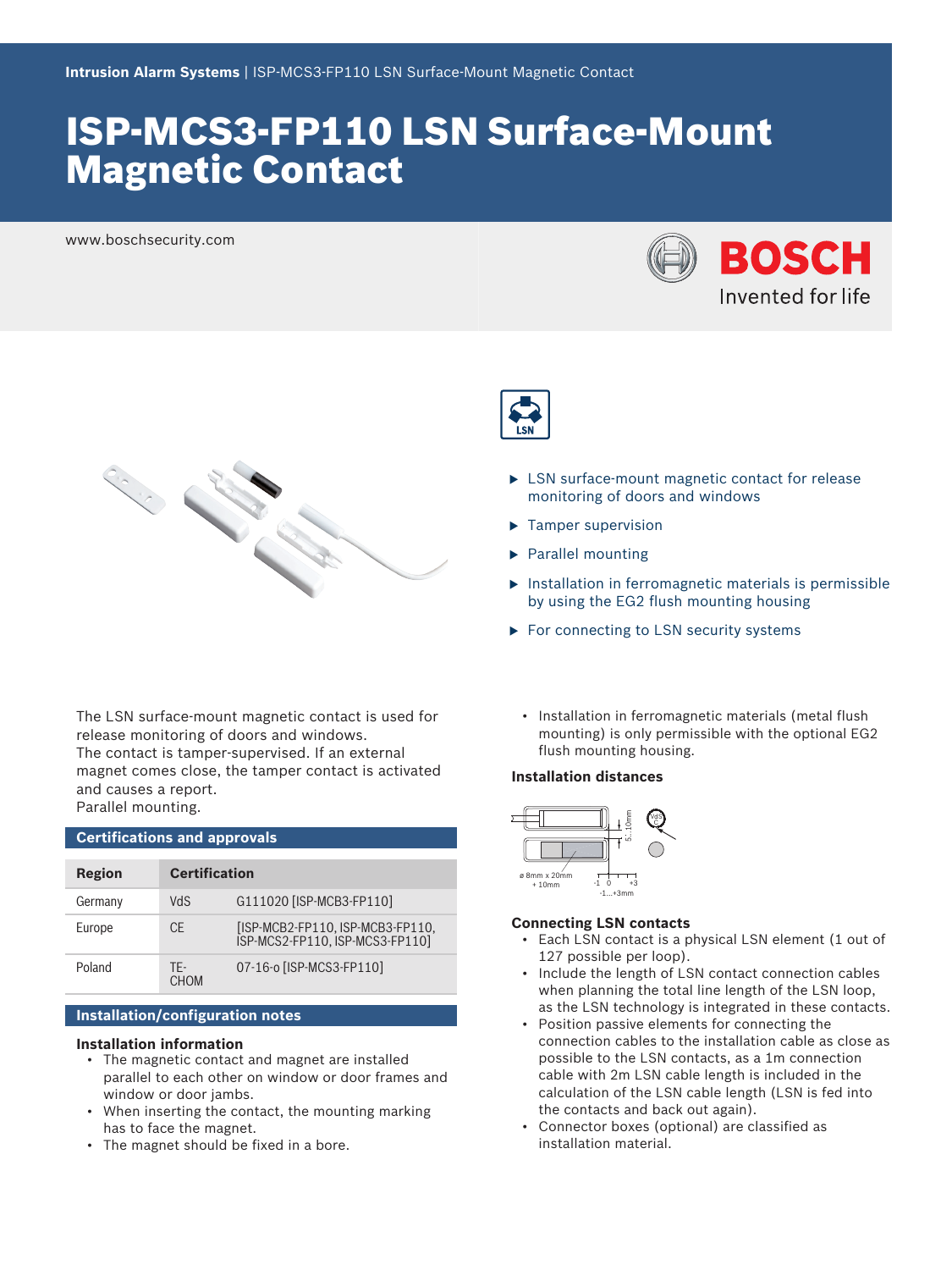# **Checking the switch function of the contact**

- a) Use a high-ohm multimeter or continuity checker (for diode paths) to check the function of the LSN contact:
	- contact open: approximately 3 megaohm
	- contact closed: approximately 1 megaohm

The resistance values are approximate. A large change in resistance is significant.



### **Notice**

i

Only the LSN contact can be checked like this. The tamper contact can be checked via the LSN control center or with the LSN checking device (as of software version 3.x).

| <b>Parts included</b> |                      |  |
|-----------------------|----------------------|--|
| <b>Quantity</b>       | <b>Component</b>     |  |
|                       | 4 m connection cable |  |
|                       | Magnet               |  |
|                       | Enclosure            |  |
|                       | Installation note    |  |

# **Technical specifications**

#### **Electrical**

| Minimum operating voltage in<br><b>VDC</b> | 15             |
|--------------------------------------------|----------------|
| Maximum operating voltage in<br><b>VDC</b> | 33             |
| Maximum current consumption in<br>mA       | 0.25           |
| Reed contact                               | N <sub>O</sub> |
| Switch tolerance                           | >10'           |

# **Mechanical**

| Dimension in cm $(H \times W \times D)$ | $1.2 \times 1.18 \times 4.28$ |
|-----------------------------------------|-------------------------------|
| Dimension in cm $(\emptyset \times D)$  | $0.8 \times 3.0$              |
| Material                                | AINiCo 500                    |
| Housing material                        | <b>ARS</b>                    |

| Color            | white                                                                                     |
|------------------|-------------------------------------------------------------------------------------------|
| Connection cable | LiY(St)Y $4 \times 0.22$ mm <sup>2</sup> with<br>shield, exterior Ø 3,2 mm, length<br>4 m |
|                  |                                                                                           |

# **Environmental**

| Minimum operating temperature<br>in ${}^{\circ}C$ | $-25$        |
|---------------------------------------------------|--------------|
| Maximum operating temperature<br>in ${}^{\circ}C$ | 70           |
| Protection class                                  | <b>IP 68</b> |
| <b>Environmental class</b>                        | III          |
|                                                   |              |

# **Ordering information**

# **ISP-MCS3-FP110 LSN Surface-Mount Magnetic Contact**

For monitoring the opening of doors and windows, tamper-supervised, parallel mounting Order number **ISP-MCS3-FP110**

### **Accessories**

#### **EG2 flush mounting housing**

For flush mounting the magnetic contact in ferromagnetic materials, head-on installation Order number **4998138932**